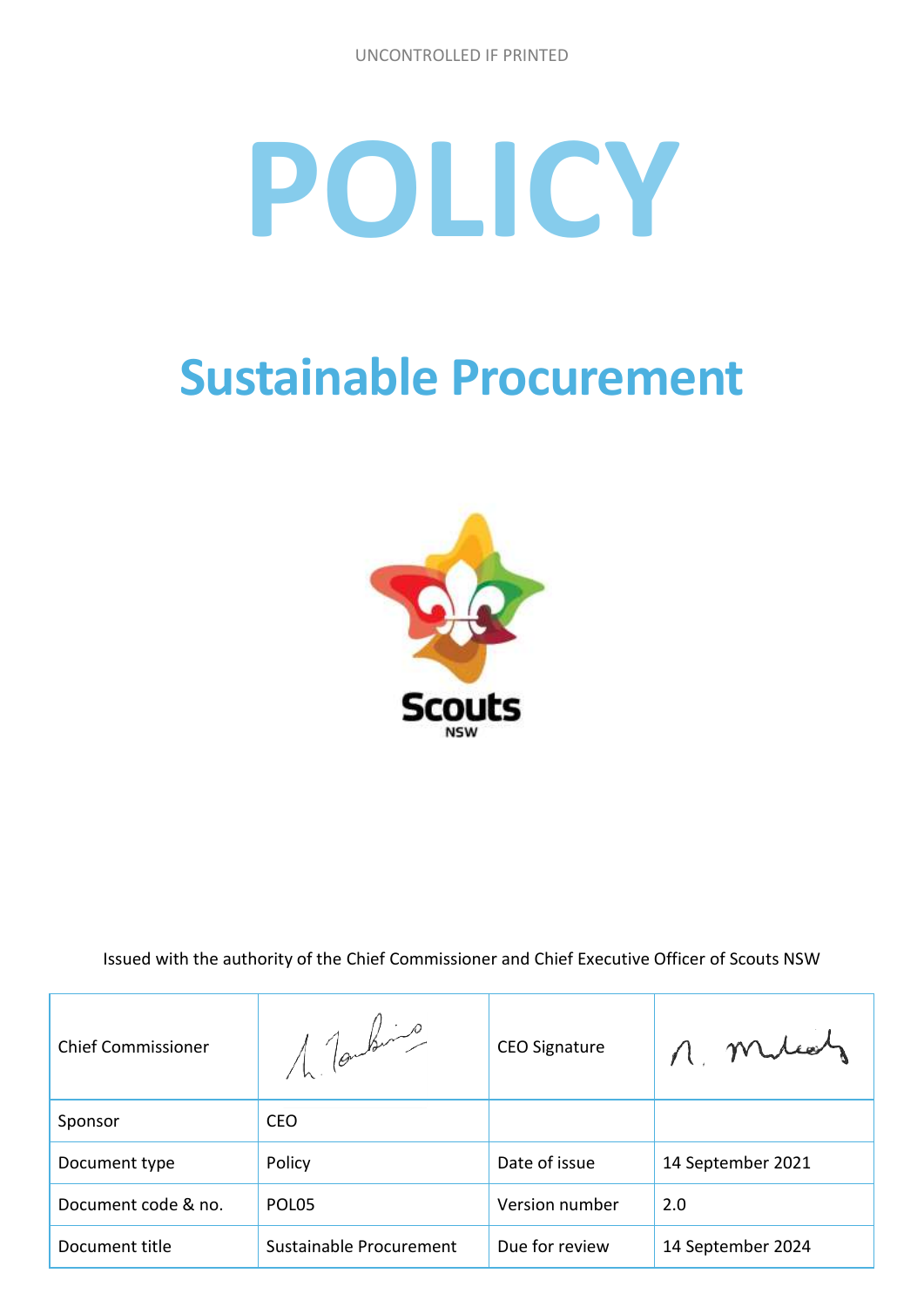## **Sustainable Procurement**

#### Background

This Sustainable Procurement Policy defines Scouts NSW's procurement function including purchasing, purchase cards, tendering, contract management, payments and asset disposal relating to the acquisition and use of goods and services.

Procurement is a function that is high risk in terms of corruption and therefore it is subject to tight rules and processes. Successful procurement provides great opportunities to use Scouts NSW's financial resources wisely and to deliver much needed goods and services in a financially, environmentally and socially sustainable manner.

All Scouts NSW officers, employees and volunteers must comply with this policy, and must be able to demonstrate through training or certification that they can address all the principles within the policy and procedures that support it.

#### **Objective**

The main objectives of this policy are to:

- 1. Provide a procurement function that manages risk and provides for the safety of Scouts NSW's officers, employees, volunteers, business partners and community.
- 2. Ensure that the acquisition planning and supplier evaluation is clearly linked to Scouts NSW strategic directions; and supported by efficient and effective contract management and evaluation.
- 3. Provide clarity of accountabilities and guidance for those engaged in purchasing, use of purchase cards, tendering, contract management, payment and asset disposal relating to the acquisition and use of goods and services.

Scouts NSW's procurement processes are intended to ensure best value for money and provide:

- 1. A safe environment for all officers, employees, volunteers, suppliers, contractors and visitors;
- 2. Ethical business dealings, meeting high standards of probity;
- 3. Open and effective competition;
- 4. Management of formal contractual arrangements between Scouts NSW and suppliers.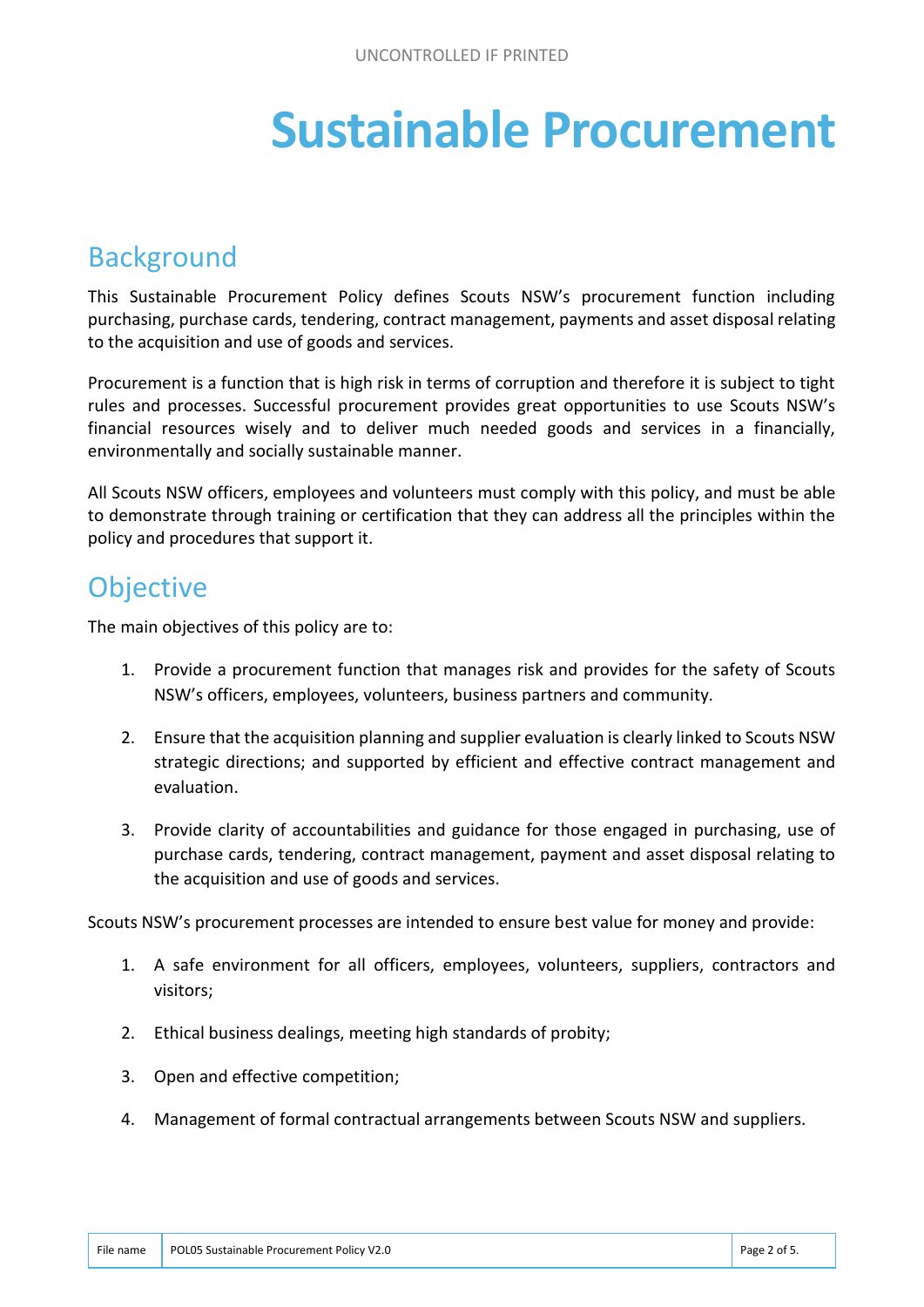### Policy Statement

The procurement function will comply with all legislative and risk management requirements.

#### Statement of Procedures

The following principles will be incorporated into our procedures:

- 1. Best value for money;
	- a. The method of purchase must be cost effective and efficient;
	- b. Take into account all relevant costs and benefits over the whole of life from the sourcing of materials to disposal of the goods or services being procured; and
	- c. Accepting the lowest price is not necessarily the only indicator of best value for money.
- 2. A safe environment for all officers, employees, volunteers, suppliers, contractors and visitors where materials and equipment purchased are fit for purpose and comply with legislative and workplace requirements.
- 3. Scouts NSW procurement procedures will provide ethical business dealings and pass scrutiny from internal and external stakeholders.

Procurement activities must:

- a. Demonstrate the relationship to Scouts NSW priorities, objectives and values;
- b. Model high quality environmental standards and responsibility;
- c. Display professionalism, integrity, probity and not behave in any manner that contravenes Scouts NSW's Code of Conduct, values and Code of Business Ethics [\(PRTCL05\)](https://www.nsw.scouts.com.au/prtcl05-code-of-business-ethics-v2-0-final-signed/);
- d. Avoid any actual or appearance of any possible Conflicts of Interest;
- e. Maintain confidentiality of information obtained that relates to procurement activities; and
- f. Not provide any unfair advantage or bias to any supplier.
- 4. To reduce risk associated with procurement activities, Scouts NSW personnel will:
	- a. Determine the level of risk associated with the acquisition when deciding on the method of purchase to be used;
	- b. Undertake and document a risk analysis for all procurement involving the process of calling for tenders or as determined by the delegated purchasing officer;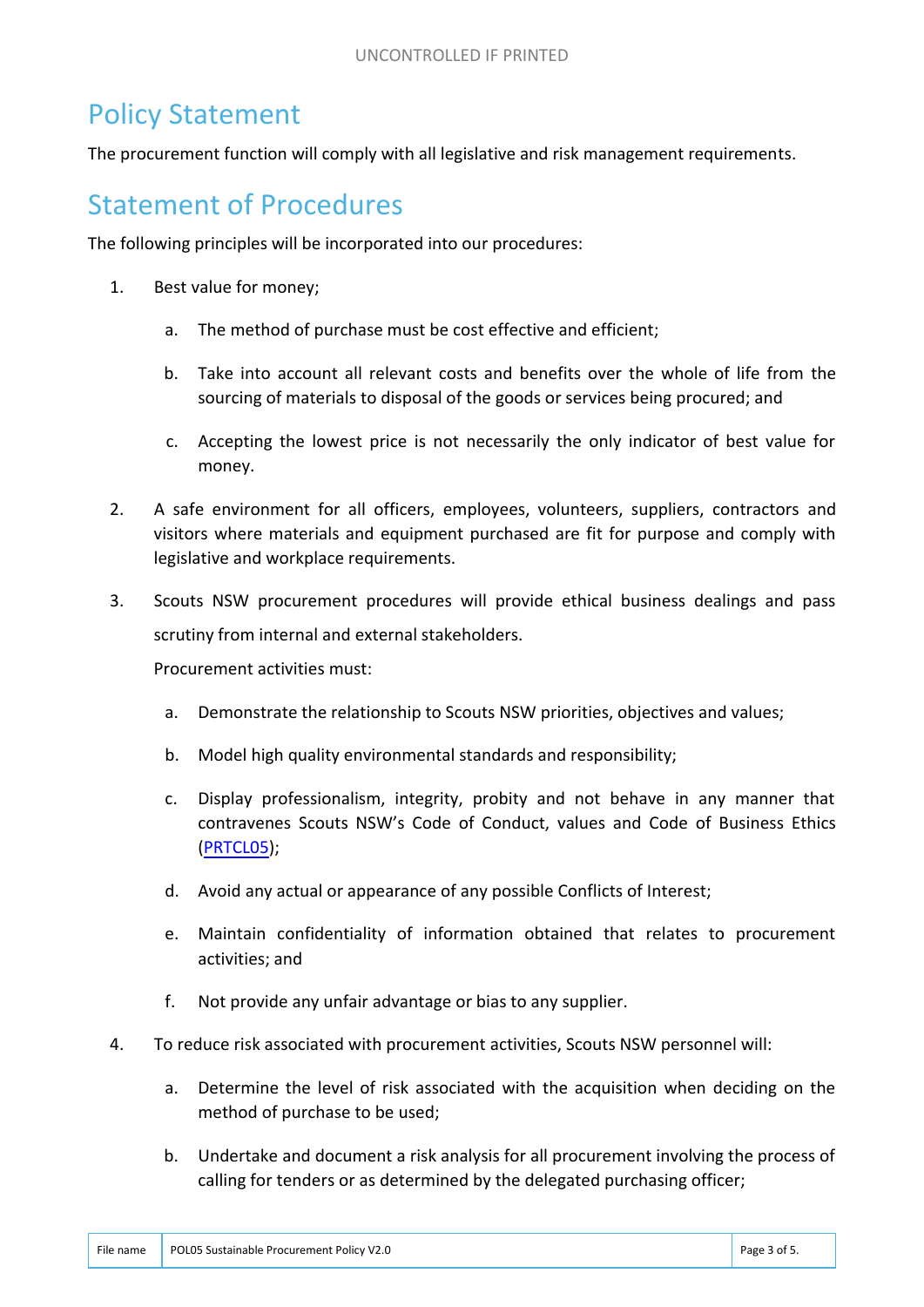- c. Comply with procedures relating to procurement;
- d. Ensure segregation of duties in the requisitioning, approval and payment functions;
- e. Only approve the incurring of expenditure up to the delegated monetary level and within budgetary limits;
- f. Use Scouts NSW procurement services, existing contracts and State Government contracts whenever possible;
- g. Provide suppliers with Scouts NSW's standard Purchase Order and/or contract prior to supply; and
- h. Maintain a central contract register and procedures for contract variation and contractor evaluation.
- 5. Scouts NSW does not support the extension of contracts as a means of avoiding periodic competitive tendering in accordance with Formal Quotation and Tendering Procedures.
- 6. All goods and services that are restricted and/or dangerous must only be acquired in accordance with the WHS requirements of Scouts NSW and the WHS Act applicable in NSW.
- 7. Scouts NSW supports sustainable work practices and minimal environmental impact as evaluation criteria in all procurement and suppliers should demonstrate commitment to the environment when requested.
- 8. Scouts NSW supports the integration of the Sustainable Procurement Policy Principles into all areas of Scouts NSW business through its Procurement Management Procedures.
- 9. Suppliers must be provided access to open and fair competition to compete for Scouts NSW's business.
- 10. Suppliers will be eliminated from the procurement process if found to be lobbying Scouts NSW personnel during the procurement process.
- 11. Scouts NSW supports the strengthening of local economic capacity through the Procurement Management Procedures. The criteria to assist local firms obtain business with Scouts NSW will be based upon the following strategies:
	- a. Quotations Scouts NSW gives preference to a local supplier if the assessment of all selection criteria is equal; or
	- b. Tenders A criterion weighted at 5% for strengthening of local economic capacity shall be included in all Tenders (definitions will be included in the tender documentation).
- 12. Scouts NSW personnel engaged in procurement will be trained in Scouts NSW's policies and procedures.